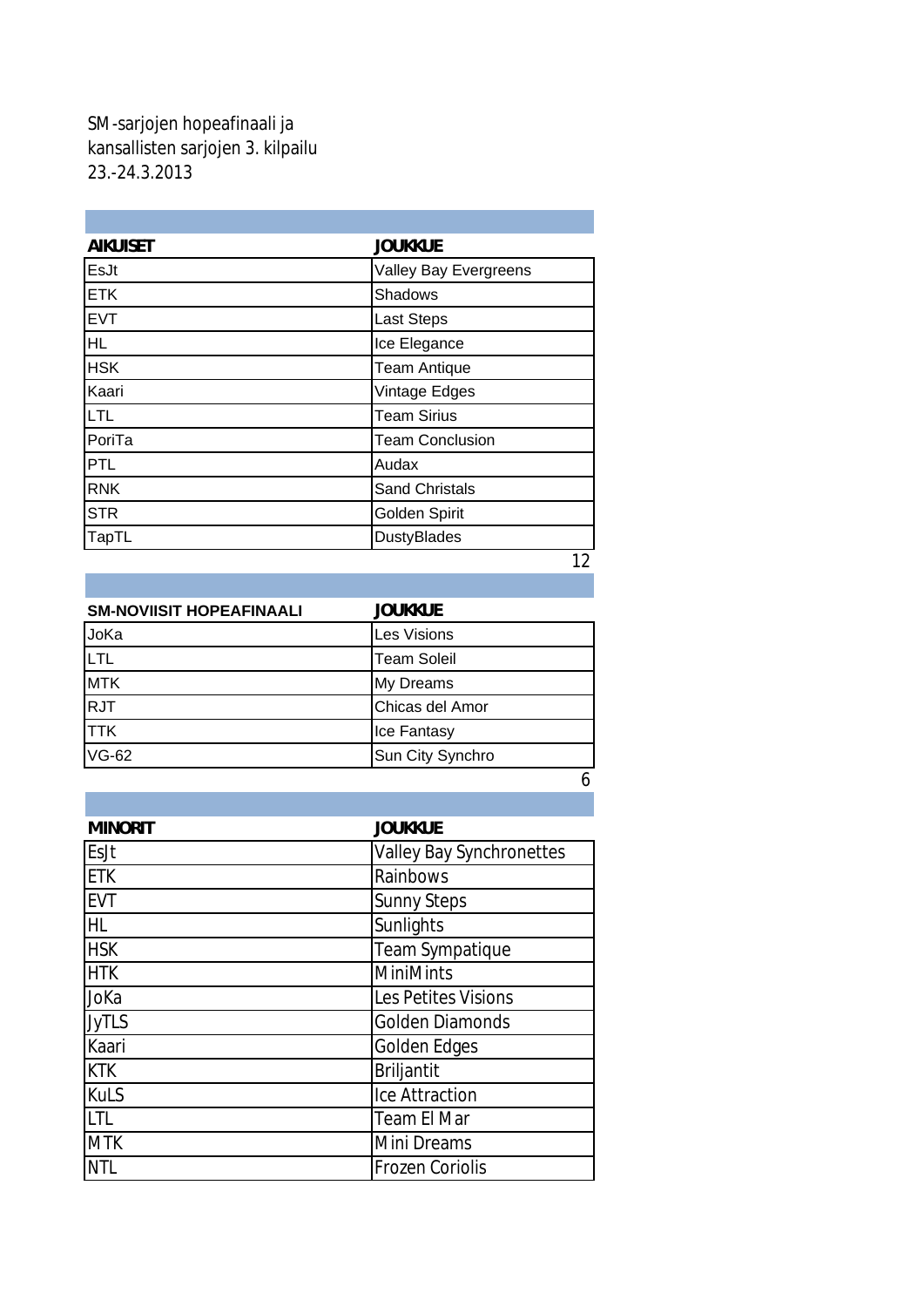| <b>OLK</b>   | Tähtitytöt              |
|--------------|-------------------------|
| PoriTa       | <b>Team Minion</b>      |
| PTL          | <b>Ad Astra</b>         |
| <b>RJT</b>   | Chicas de la luna       |
| SaiML        | Ice Illusions           |
| <b>TapTL</b> | <b>StarBlades</b>       |
| <b>TRT</b>   | <b>Minores Aboenses</b> |
| <b>TTK</b>   | Ice Melody              |
| $VG-62$      | <b>Sun City Sweets</b>  |
|              | າາ                      |

23

| <b>NOVIISIT</b> | <b>JOUKKUE</b>         |
|-----------------|------------------------|
| HL              | Silverlights           |
| <b>KeLS</b>     | Ice Cats               |
| KouJT           | <b>Team Pink Pearl</b> |
| <b>KTK</b>      | <b>Nummettes</b>       |
| LieTa           | East Ice Girls         |
| <b>RNK</b>      | <b>Shine Christals</b> |
| SalPa           | Team Somnium           |
|                 |                        |

| <b>SENIORIT</b> | <b>JOUKKUE</b>           |
|-----------------|--------------------------|
| <b>ETK</b>      | <b>Situations</b>        |
| <b>EVT</b>      | Ex-Steps                 |
| HL              | <b>All Stars</b>         |
| <b>HSK</b>      | <b>Team Panique</b>      |
| <b>JyTLS</b>    | <b>Eternal Diamonds</b>  |
| <b>OLK</b>      | Corda Borealis           |
| TapTL           | <b>RustyBlades</b>       |
| <b>TRT</b>      | <b>Filiae Retirement</b> |
| VG-62           | Sun City Souls           |
|                 | 9                        |

| <b>JUNIORIT</b> | <b>JOUKKUE</b>          |
|-----------------|-------------------------|
| <b>ETK</b>      | Ice Spirit              |
| <b>EVT</b>      | <b>Hot Steps</b>        |
| <b>HL</b>       | Moonlights              |
| HL.             | Moonshadows             |
| <b>HSK</b>      | <b>Team Hysterique</b>  |
| PoriTa          | <b>Team Action</b>      |
| <b>PTL</b>      | <b>Altius</b>           |
| RauTL           | Primavera               |
| <b>RNK</b>      | <b>Star Christals</b>   |
| RoiTa           | <b>Arctic Ice Stars</b> |